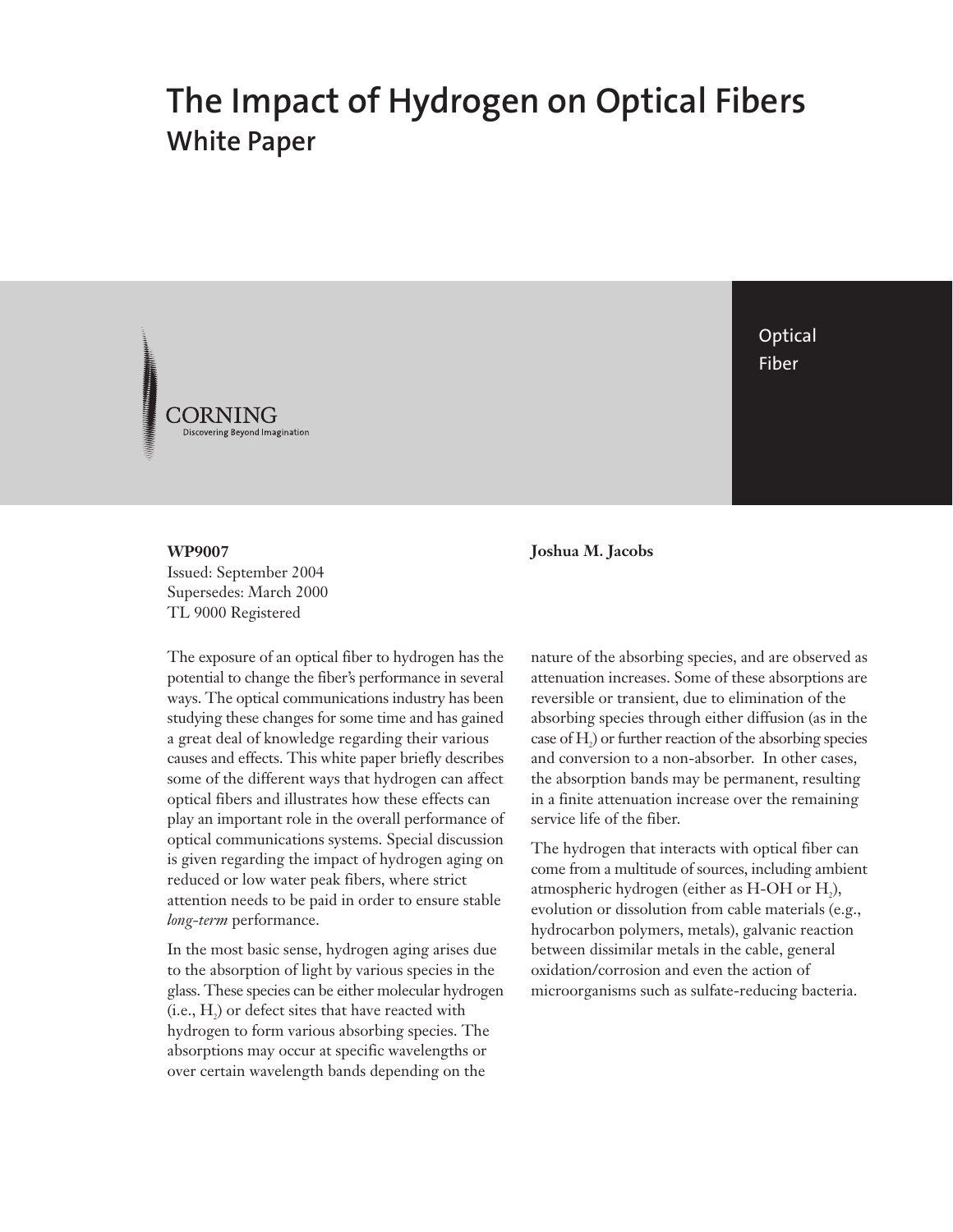## **Interstitial Hydrogen**

The interstitial hydrogen effect is caused the diffusion of molecular hydrogen (H<sub>2</sub>) into the open structure of the glass and does not require reaction of the H, with any defect species. The open structure is a result of the ring orientations that form from silica and other metal-based (Ge, etc.) tetrahedra in the glass structure. This openness of the structure on the molecular level is relatively independent of fiber processing, making interstitial hydrogen a potential concern for all fiber types and manufacturing methods (unless hermetically coated).

Figure 1 illustrates an absorption spectrum resulting from molecular hydrogen dissolved within silica optical fiber. Light absorption due to the vibration of unreacted hydrogen has a fundamental peak at 2420 nm, and a first overtone at 1240 nm. Other absorptions of interest are located at approximately 1590 and 1640 nm. The magnitude of the absorptions is dictated by the concentration of hydrogen within the fiber, with the change in attenuation being fully reversible. That is, once the source of hydrogen is removed and ample time has been allowed for hydrogen to diffuse from the fiber, the absorption peaks disappear. The rate of response and recovery is a function of temperature. Interestingly, while the rate of response increases with increasing temperature, the solubility of hydrogen in glass decreases, such that the response will occur more quickly but to a lesser extent at elevated temperatures. The most important component in reducing interstitial hydrogen is eliminating sources of hydrogen through cable materials selection and design.

**Illustrative absorption spectrum of molecular hydrogen within an optical fiber. Approximate conditions of 1 atmosphere of hydrogen at room temperature. Created from calculations provided by K. Noguchi, N. Shibata, N. Uesugi and Y. Negishi, "Loss Increase for Optical Fibers Exposed to Hydrogen Atmosphere," J. Lightwave Technol. 3 [2], 236-243 (1985).** Figure 1



#### **Hydrogen Aging Due to Phosphorus**

Discovered in the early 1980s, hydrogen aging due to phosphorus was the first type of reactive hydrogen effect observed in optical fiber. It was found in fibers doped with germanium and phosphorous, primarily multimode fibers. Because hydrogen physically breaks and reforms bonds during this type of effect, the resulting increase in attenuation is a permanent change. The wavelengths affected are primarily longer, ranging from approximately 1400 to 1600 nm.

Since this effect was discovered, the amount of phosphorous used in optical fiber manufacturing has been reduced or altogether eliminated in order to mitigate its interaction with hydrogen.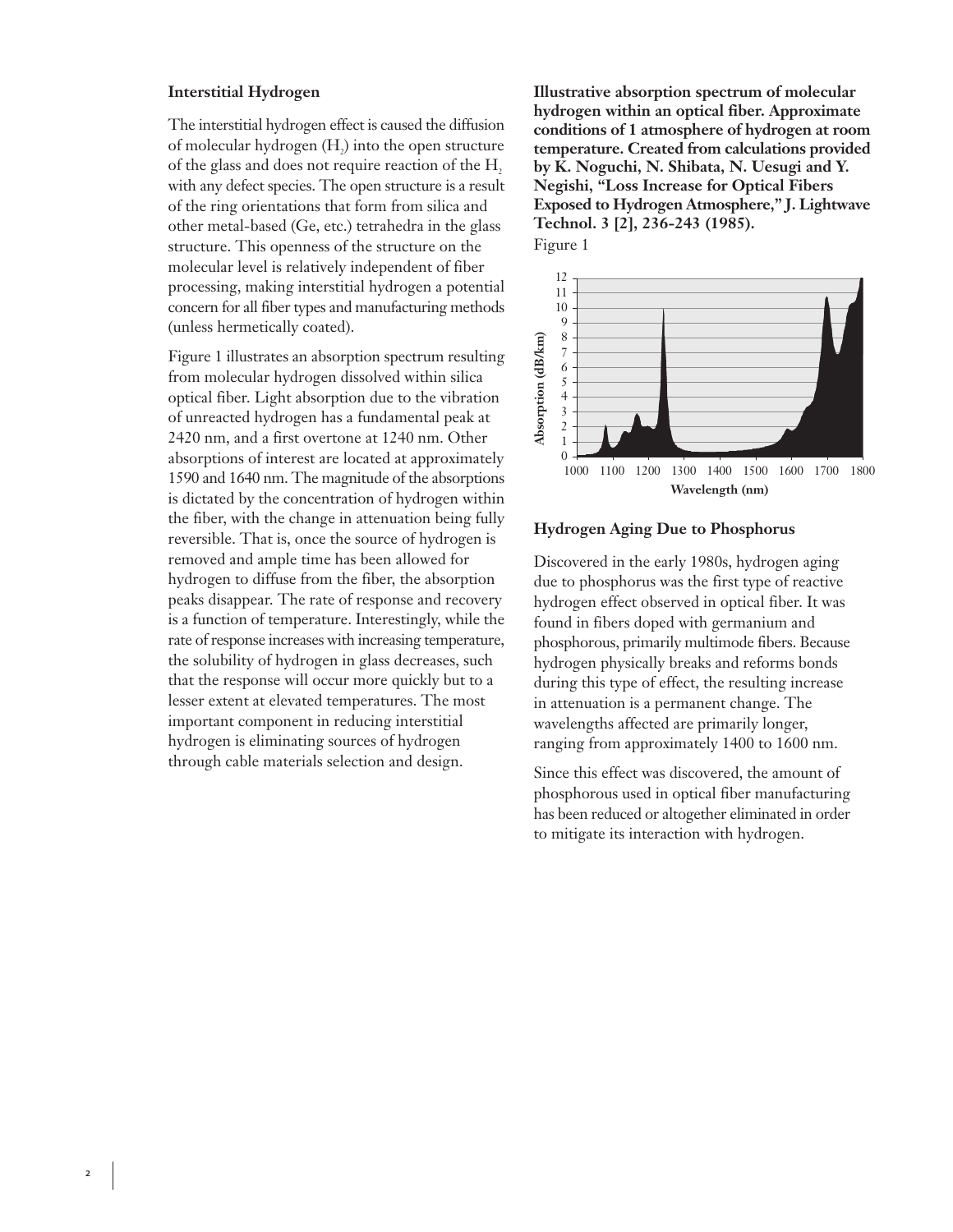# **Hydrogen Aging Due to Elevated Temperature**

At about the same time as the interaction between hydrogen and phosphorus-doped silica was discovered in multimode fibers, it was determined that some fibers experienced a hydrogen aging effect that was accelerated by heat. This effect primarily occurred in single-mode fibers, and resulted in a permanent change in attenuation. The resulting absorption occurred over nearly the entire wavelength range of interest to optical communications (240 to 1700 nm), with the shorter wavelengths affected to a slightly greater extent. This effect is believed to be related to the reduction of germania, which can occur via interaction with hydrogen.

In terms of quantifying this effect, an exposure to 0.01 atmosphere hydrogen at 100ºC for 14 days could yield an approximate increase in attenuation of 0.01dB/km. At 0.01 atmosphere hydrogen at 45ºC, the time required to observe a 0.01 dB/km increase in attenuation approaches 30 years. While it is important to be aware of the potential for this type of hydrogen aging, it is seldom a problem in the field due to the combination of high temperature and high hydrogen concentration required.

## **Second-Generation Hydrogen Aging**

Second-generation hydrogen aging was first observed in the 1980s, and occurs only in single-mode fibers. While there are a number of affected wavelengths, key absorptions occur at 1383 and 1530 nm. The 1530 nm absorption is transient, and typically occurs to a lesser extent than the permanent 1383 nm absorption. The attenuation increases at both wavelengths occur quite rapidly after a period of initial diffusion. While the attenuation responses typically occur in less than one week when testing at 23ºC and 0.01 atmosphere hydrogen, even trace amounts of hydrogen (e.g., 0.0001 to 0.0002 atmosphere) can cause the attenuation responses to occur to their full extent within the typical service lifetime of an optical cable at room temperature.

In the second-generation case, the attenuation increases are attributed to absorbing species that are formed when hydrogen reacts with existing defect sites in the glass structure. These defect sites may include non-bridging oxygen hole centers or NBOHC  $(\equiv S_i-O\bullet)$ , E' centers  $(\equiv S_i\bullet)$  or additional species. Figure 2 illustrates the behavior of the 1383 and 1530 nm wavelengths, as well as the 1240 nm wavelength which is used to gauge the degree of hydrogen saturation. The figure clearly illustrates the initial diffusion period, as well as the extremely fast kinetic behavior of the 1383 absorption.

**Second-generation hydrogen aging as a function of hydrogen exposure time. The 1240 nm wavelength represents the first overtone of unreacted hydrogen and is used to gauge the "saturation" level of the fiber. This particular sample exhibits very little response at 1530 nm, which would occur rapidly (as does 1383 nm) if present in greater magnitude.**





#### **Additional Hydrogen Aging Effects**

In addition to second-generation hydrogen aging, another type of single-mode aging phenomenon exists whereby defects in the glass structure react with hydrogen to form species that absorb over a relatively wide range of wavelengths. The signature of this effect is a broad peak centered at approximately 1430 nm, and extending from nearly 1350 to 1600 nm. The 1430 nm absorption is attributed to the interaction of hydrogen with germaniumcontaining defects in the glass.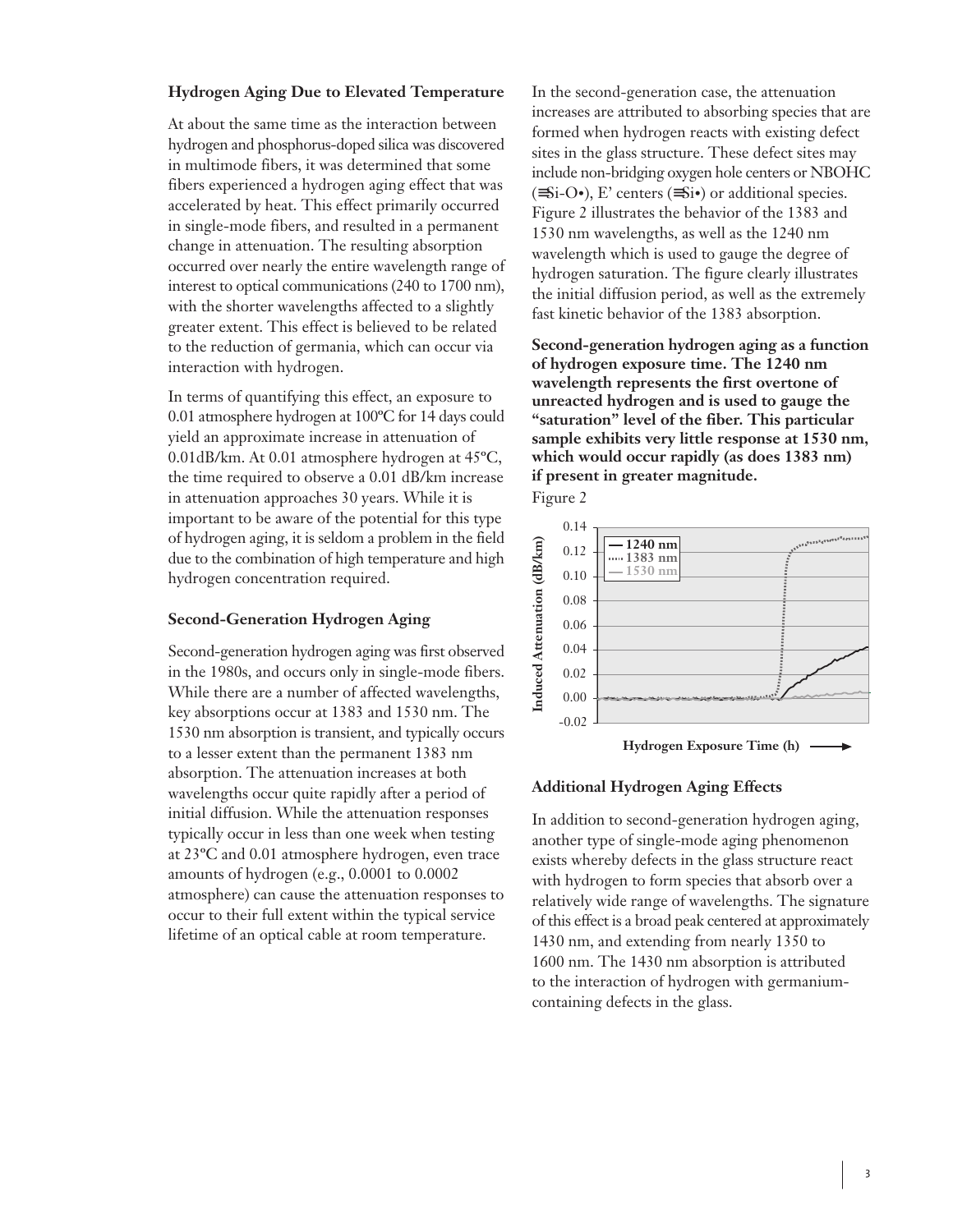# **Implications of Hydrogen Aging**

As mentioned previously, the process of hydrogen aging causes light of specific wavelengths to be absorbed, which in turn increases the attenuation of the fiber at those wavelengths. This has obvious practical implications to optical communications systems operating at these wavelengths.

Perhaps of greatest interest is the hydrogen aging behavior of fibers which claim to have a "reduced," "low" or "zero" water peak. Such fibers enable the use of additional E-band channels for applications such as coarse wavelength division multiplexing (CWDM). While the *initial* 1383 nm attenuation of such fibers may indeed be low, some such fibers can still exhibit significant increases in 1383 nm attenuation upon exposure to even trace amounts of hydrogen. These increases can often be on the order of one to several tenths of a dB/km, in some cases nearly doubling the initial attenuation upon aging. In contrast, fibers that meet the ITU-T G.652.C or G.652.D standards are required to have both a low *initial* water peak attenuation and a low attenuation increase due to hydrogen aging. This objective is accomplished by requiring that the average *post-hydrogen aging* 1383 nm attenuation be less than or equal to the specified 1310 nm attenuation.

Corning's SMF-28e® and NexCor™ fibers are fully compliant to the ITU-T G.652.D standard, ensuring stable *long-term* attenuation performance. This is accomplished via Corning's utilization of leadingedge manufacturing technology and processes, combined with the use of rigorous quality architecture. And the proof is certainly in the performance, as evidenced by the data presented in Figure 3.

**Water peak hydrogen aging performance of Corning's ITU-T G.652.D fiber. The data represents over 150 unique fiber measurements. Mean performance is 0.0003 dB/km. Fibers tested in accordance with IEC 60793-2-50 Section C.3.1.** Figure 3



The above data clearly shows the resistance of Corning's ITU-T G.652.D fiber to increases in 1383 nm attenuation upon exposure to hydrogen. This industry-leading performance allows Corning's G.652.D product offerings to perform reliably not only in the O-, S-, C- and L-bands, but in the E-band as well, which gives operators a significant increase in channel capacity.

In fact, all Corning® optical fibers are produced to provide extremely low hydrogen aging at the wavelengths of interest to each fiber type, enabling the fibers to perform reliably in their intended applications.